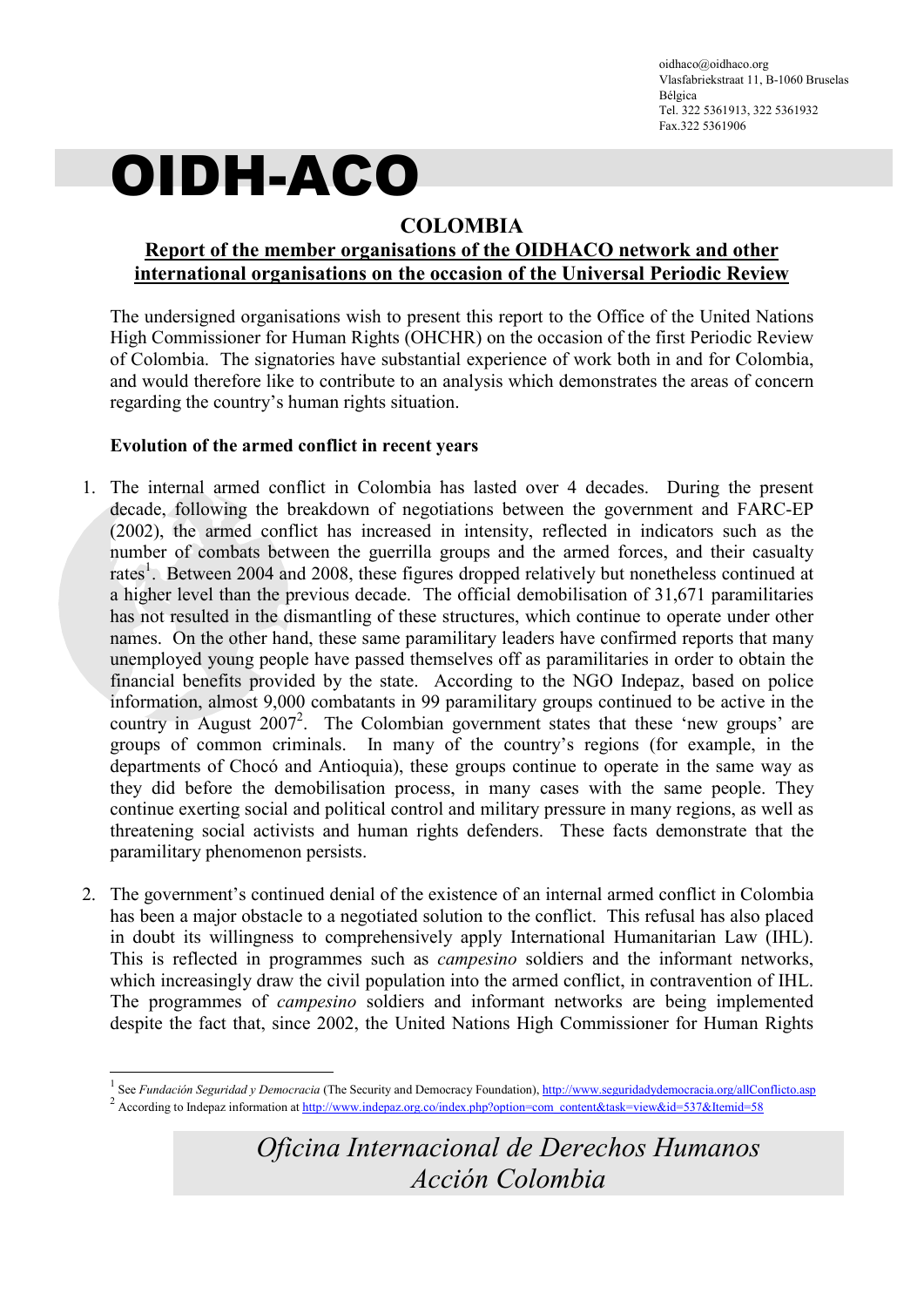Page 2

(UNHCHR) has recommended their abolition because they involve the civil population in the armed conflict.

Since 2004, a variety of different initiatives and proposals have been formulated between the government and FARC-EP for a humanitarian exchange of prisoners and hostages, often facilitated by friendly governments. There are no channels for dialogue between the parties, despite some advances, such as the unilateral release of 6 hostages by FARC-EP, or the release of 150 alleged FARC-EP members from prison in June 2007. There have been peace talks between the government and the ELN since 2005, but at the time of writing this report, no agreement had been reached on an agenda for negotiation.

3. The guerrilla groups have continued to commit serious infractions of International Humanitarian Law, violating in particular the rights of the civil population through the taking of hostages, use of antipersonnel mines, recruitment of children, the murder of protected persons, among other serious contraventions of IHL. Both the armed forces and paramilitary groups are also responsible for serious infractions of IHL.

#### Areas of particular concern regarding the human rights situation

-

- 4. According to statistics from human rights organisations, between July 2002 and June 2007, 12,547 victims of extrajudicial executions, political murders and forced disappearances were recorded<sup>3</sup>, committed by members of the Army and police, paramilitary groups and guerrillas, in non-combat situations, for socio-political reasons. Of the cases where the perpetrators are known, 25% are attributed to guerrilla groups (1,819 victims out of 7,183), 58.1% to paramilitary groups (4,174 victims out of 7,183), and 16.5% directly to the armed forces (1,190 victims out of 7,183). Between July 2006 and December 2007, statistics show 1,474 additional victims of the violation of the right to life, out of combat, for socio-political reasons<sup>4</sup>.
- 5. Extrajudicial Executions: the increase in the number of extrajudicial executions committed by the security forces is striking. In Colombia they are also referred to as 'false positives': civilians are killed who are then presented as guerrillas killed in combat and therefore positive results of military operations. The impunity which accompanies these cases gives cause for concern. Although according to Colombian norms these cases should be subject to the 'ordinary', civilian judicial system, many are dealt with by the military system, with no effective opposition by the civilian system. The UNHCHR has repeatedly recommended to the Colombian government that it guarantees that cases which could involve human rights violations are not dealt with by the military justice system. There is a common pattern to the extrajudicial executions and there are cases in the large majority of the country's departments. As a result of the efforts of the OHCHR, in 2007 the government took various measures to

 $3$  Colombian Commission of Jurists, Violaciones de derechos humanos y violencia sociopolítica en Colombia, Derecho a la Vida. (Human rights violations and sociopolitical violence in Colombia. Right to Life). At http://www.coljuristas.org/inicio.htm. The suggested modifications relate to the updating of the information to June 2007, according to information from CCJ.

<sup>4</sup> According to figures from CINEP, Banco de Datos (Data Bank), at http://www.nocheyniebla.org/files/u1/34y35/08listadodevictimas34y35.pdf http://www.nocheyniebla.org/files/u1/36/listado\_victimas2007.pdf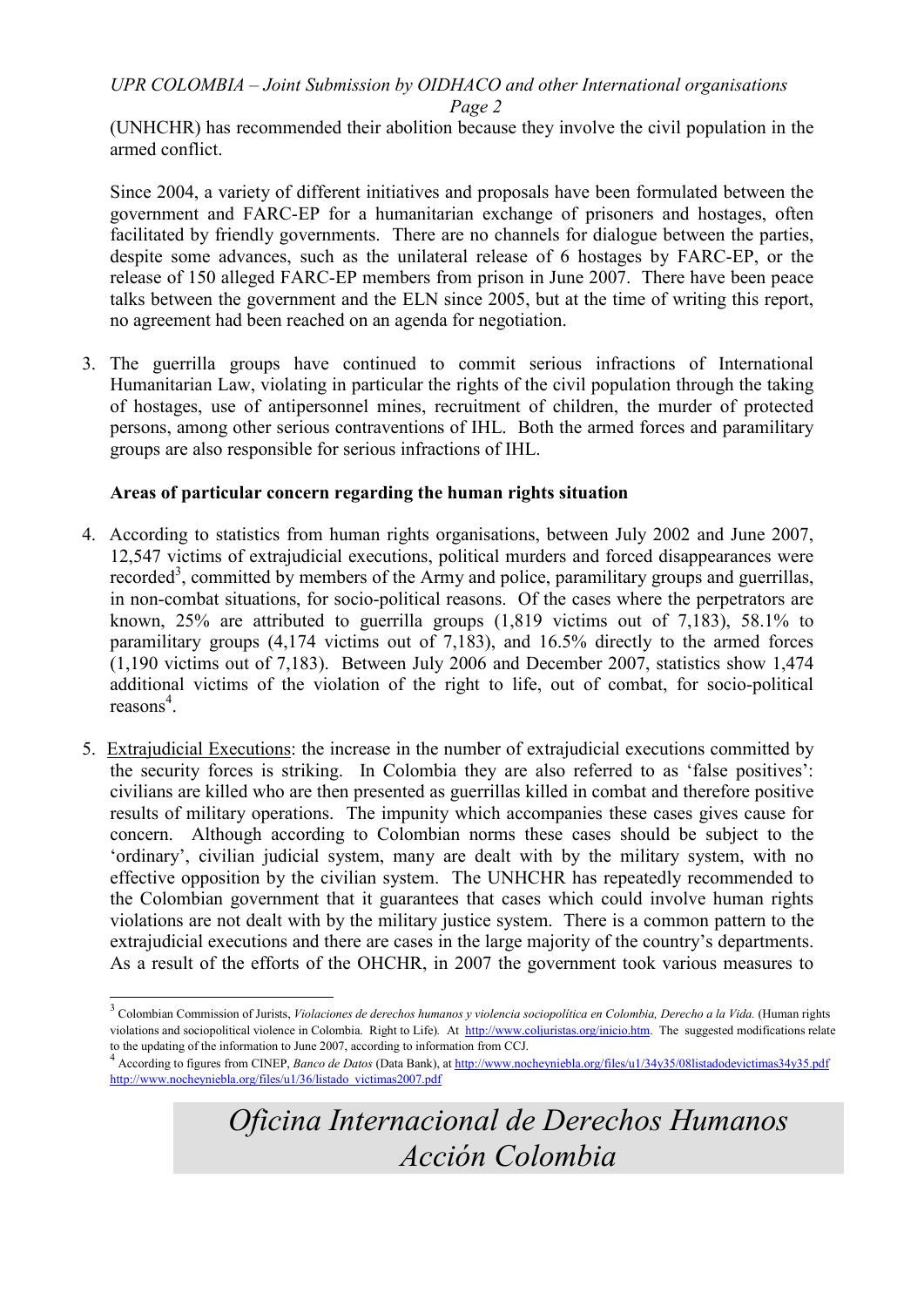curb this type of crime. However, the directives issued ignore the principle of distinction in humanitarian law and insist that the denunciations of extrajudicial executions are part of a strategy of 'judicial and political war' promoted by the guerrilla groups. At the same time, these measures contrast with the high levels of impunity surrounding extrajudicial executions.

In the period January to December 2007 alone, human rights organisations collected information on 131 cases of 'false positives', where 211 people were killed, 20 tortured, 15 injured and 22 detained arbitrarily<sup>5</sup>. According to the same source 'Its occurrence in the most diverse regions of the country and the participation of a wide range of military brigades in this practice, is revealing a phenomenon which can by no means be considered a series of isolated cases<sup>'6</sup>.

In a report in 2007, the International Observation Mission on Extrajudicial Executions and Impunity in Colombia, composed of 13 independent professionals, revealed that according to NGO sources, between July 2002 and June 2006, at least 955 cases of extrajudicial executions were attributed to the security forces, as well as 235 cases of forced disappearances. Many of these people were executed during military anti-insurgent operations and then presented as guerrillas killed in combat. The Mission noted some common patterns of action, over a long period of time and covering a large number of departments in Colombia. According to the Mission, various mechanisms were used to guarantee impunity for the crime. Regarding motives, the Mission recommended the abolition of 'bonuses' provided under law for those agents of the state who participate in operations resulting in 'guerrilla casualties', as they believe these bonuses act as an incentive for extrajudicial executions.

6. Forced disappearances: Colombia has a quite advanced set of legislation classifying forced disappearance as a criminal offence but its application continues to be inadequate. Very few perpetrators of forced disappearances have been prosecuted and very few victims found<sup>7</sup>. Furthermore, the International Convention for protection against forced disappearance has not been ratified by Colombia. As at May 2008, the Fiscalía (Public Prosecutor's Office) had found 1,087 graves and 1,293 bodies in regions where the paramilitary strategy had been conducted. The Movimiento Nacional de Víctimas de Crímenes de Estado (National Movement for Victims of Crimes of the State) talks of over 15,000 people disappeared by paramilitary groups. According to non-governmental sources, between July 2002 and June 2007, at least 1,279 people were recorded as having been disappeared. The process of identifying victims has yielded very poor results, with only 169 bodies identified and 154 handed over to relatives. It is of concern that in many cases the exhumations have not been conducted in accordance with international standards. Many of the exhumations carried out by the Fiscalía have not respected the relevant principles adopted by the Comisión Nacional de Búsqueda de Personas Desaparecidas (the National Commission for the Search for the

 5 CINEP, Banco de datos, Derechos Humanos y violencia política, (Human Rights and Political Violence), at http://www.nocheyniebla.org/?q=node/52

<sup>&</sup>lt;sup>6</sup> CINEP, Banco de datos, Derechos Humanos y violencia política, (Human Rights and Political Violence), at http://www.nocheyniebla.org/?q=node/52

<sup>&</sup>lt;sup>7</sup> UN Working Group on Forced or Involuntary Disappearances, Press statement, Mission to Colombia, Bogotá, 12 July 2005. At http://www.hchr.org.co/documentoseinformes/documentos/relatoresespeciales/2005/desaparicionesforzadas.doc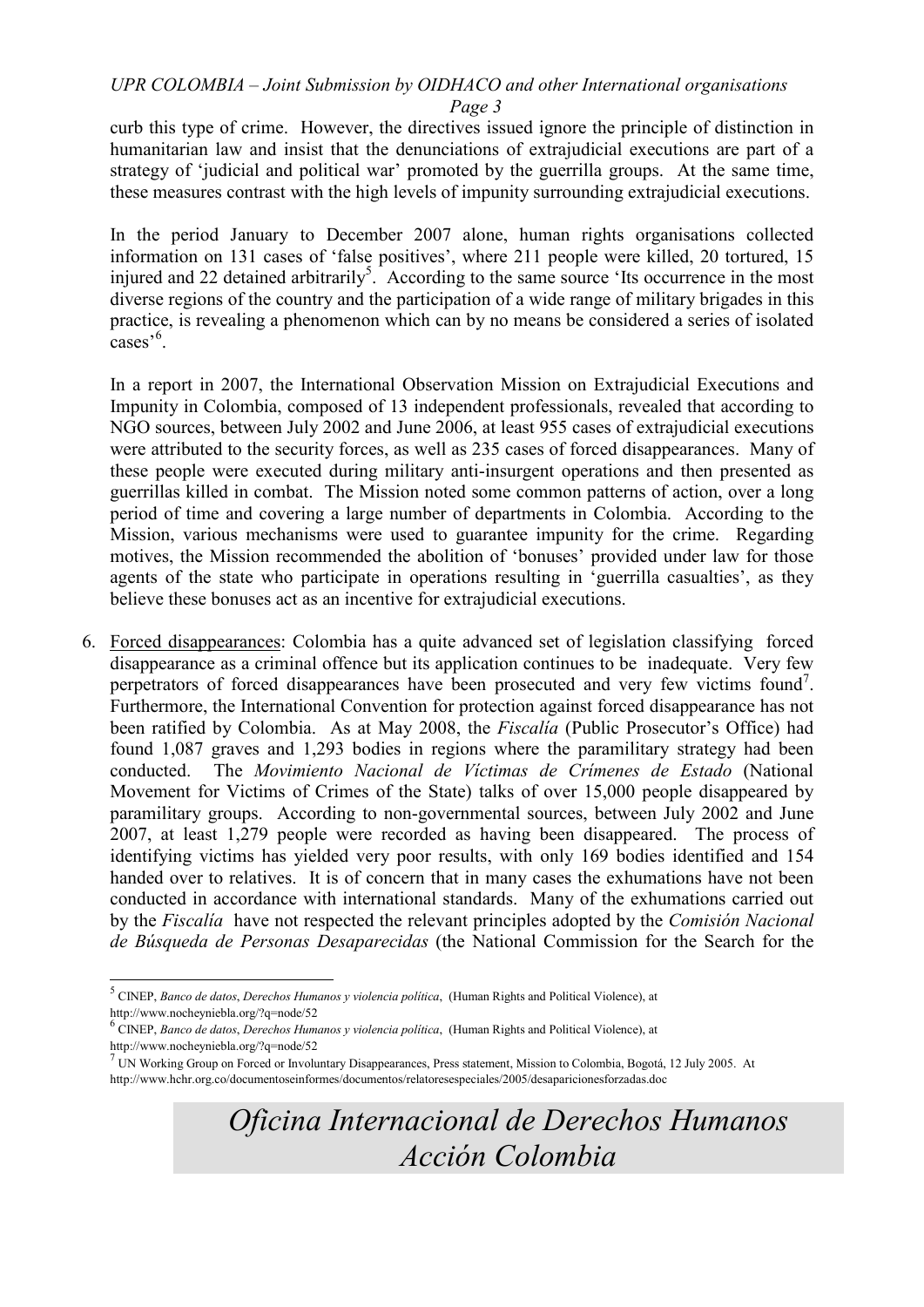Disappeared), of which the *Fiscalia* forms part. This has been to the great detriment of the victims' relatives as, when carrying out these activities, there has been a lack of care to ensure that the right to the truth has been preserved and generally to guarantee that the relatives can adequately identify their loved ones.

7. Forced displacement: In 2006, Dr Walter Kälin, representative of the United Nations Secretary-General for the human rights of displaced people, estimated the number of internally displaced at over  $3,000,000^8$ . Although 2001 and 2002 were the years with the highest number of displaced people, the situation has not improved. According to official data from Acción Social (Presidential Programme for Internally Displaced People), in 2003- 2007,  $1,140,360$  new displaced people were registered<sup>9</sup>. Many displaced people do not register, because of legal restrictions or out of fear. For its part, the Colombian NGO CODHES, which specialises in this subject, calculated that there were 1,125,572 new internally displaced people between January 2004 and December  $2007<sup>10</sup>$ . This upward trend appears to be continuing, with over  $300,000$  new displaced people in  $2007<sup>11</sup>$ .

The State budget for the assistance of displaced people has increased appreciably in recent years. However, according to the Constitutional Court, it is still deeply inadequate and remains in an 'unconstitutional state', as defined by the Court in 2004. Although emergency aid has improved in its coverage, there has been very little progress made in proposing longterms solutions for displaced families, through return or relocation. The returns implemented by the government have not respected the international principles of security, dignity, and of being voluntary. Many returned families have once more been displaced.

Forced displacement, including displacement by the aerial spraying of illicit crops, seriously affects the food security of the civil population, especially the black and indigenous population, and children, putting entire groups of these populations in a situation of hunger.

8. Violence against women: In the dynamics of the internal armed conflict, women suffer especially from physical, psychological and sexual violence, within the logic of 'hurting the enemy'. They are particular victims of forced displacement and sexual violation, they are forcibly recruited by the armed actors to be subjected to sex under duress, and are subjected to rules of social control in these groups' zones of influence.

The official figures on sexual violence against women are undermined by deficiencies in the systematisation of the information available, the failure of the authorities to enter the areas where the crimes have been committed, and by fear of reporting them on the part of the victims and their families, as on many occasions doing so puts them in danger or at higher risk and does not have any effect in terms of guarantees of justice. Many families displace themselves in order to avoid the forced recruitment of children by guerrilla groups and

-

<sup>&</sup>lt;sup>8</sup> Report presented by the representative of the UN Secretary-General on the human rights of displaced persons, Mr. Walter Kälin, Mission to Colombia,A/HRC/4/38/Add.3. http://daccessdds.un.org/doc/UNDOC/GEN/G07/104/50/PDF/G0710450.pdf?OpenElement 9

http://www.accionsocial.gov.co/Estadisticas/publicacion%20marzo31%20de%202008.htm

<sup>10</sup> CODHES http://www.codhes.org/index.php?option=com\_docman&task=cat\_view&gid=55&Itemid=51

 $11$  CODHES Idem.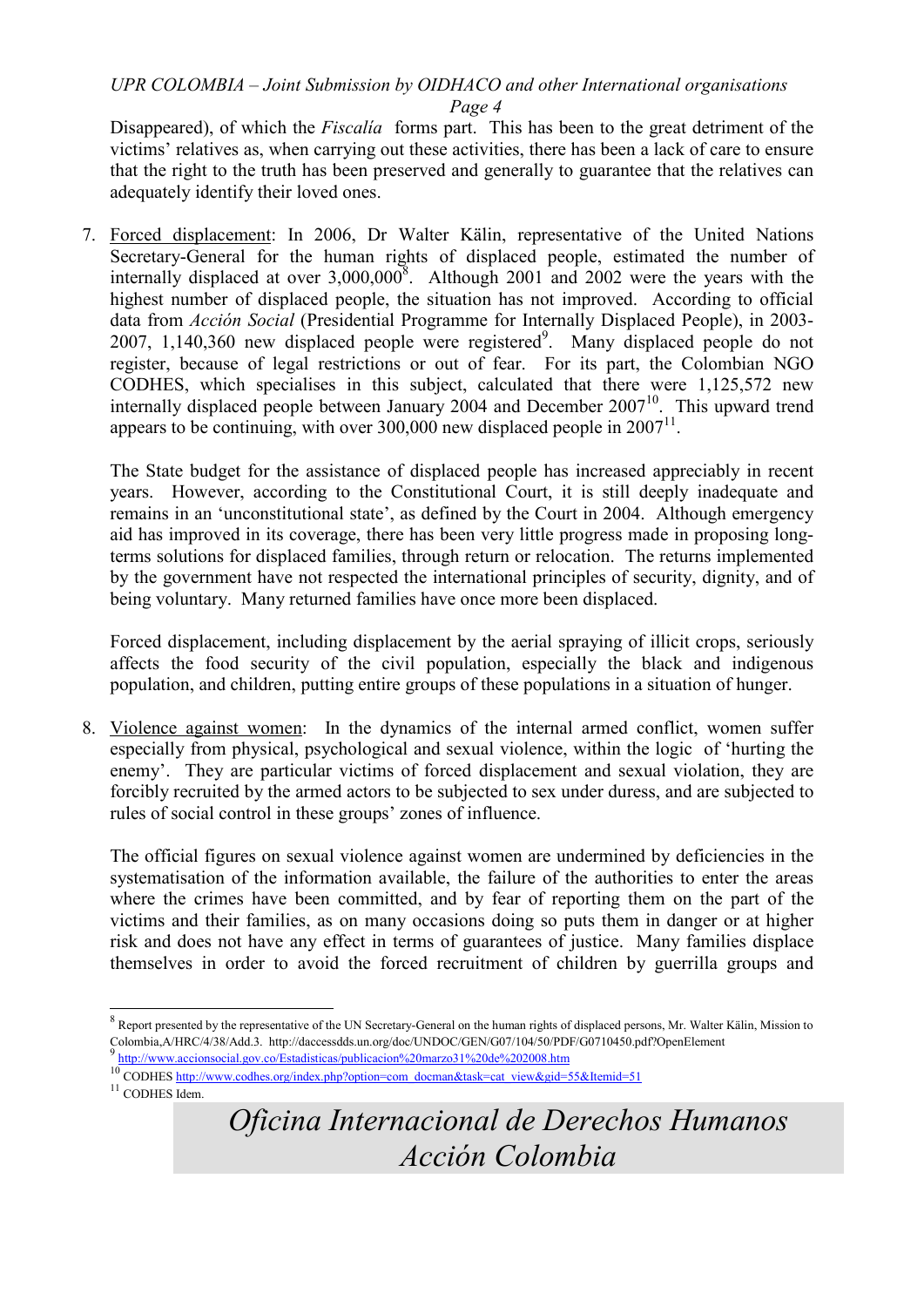Page 5

paramilitaries. Sexual violence against women has been committed both by illegal armed  $\frac{1}{2}$  actors and by members of the security forces<sup>12</sup>.

#### Rights of Victims and the Rule of Law

9. Right to Truth: the first versiones libres (testimonies given under the Justice and Peace Law) by paramilitary leaders opened up the possibility of knowing part of the network which allowed these groups' crimes to be committed. However, the victims and their representatives have not been able to intervene in the trials and in many cases the versiones libres, far from being expressions of repentance, have again harmed the dignity of the victims, as the perpetrators have justified their crimes as a defence of the institutions of the state, and branded the victims as members of insurgent organisations. The victims have not had the opportunity to present to the public their own version challenging the version of the perpetrators. This deficient and unbalanced truth-building process was suddenly cut short with the extradition of the main paramilitary leaders to the United States in May 2008. Despite the Colombian government's declarations that it was going to ensure that the trials were monitored from Colombia, it is expected that the participation of the victims in the process will be even more difficult than it has been up to now, and that their rights will be seriously affected.

It is of extreme concern that 17 victims who participated in the Justice and Peace process were murdered between 2006 and  $2007^{13}$ .

10. Right to justice: 542 paramilitaries were in prison, as at December 2007. The impunity which accompanies the demobilisation process is extensive because the vast majority of those demobilised were not subject to the Justice and Peace Law and were released under Decree 128 of 2003. There is no information available on the whereabouts and activities of many of them. When they were demobilised, there were insufficient efforts made to ensure that they provided information on the political, military and economic structure of the paramilitary groups; this information is now lacking for legal proceedings, ensuring the return of stolen assets and guaranteeing victims' rights to truth, justice and reparation. It is very likely that a significant number of the low-ranking paramilitaries demobilised under Decree 128 are again now part of paramilitary groups. The number of children and adolescents handed over by the paramilitaries is very low compared to the true proportion they represented of these groups, which indicates that they were hidden or possibly returned to society without receiving any form of treatment for the trauma suffered during their military activity. Furthermore, the demobilisations under Decree 128 are currently at a judicial impasse following the ruling by the Supreme Court's Criminal Chamber (Sala Penal) that crimes committed by paramilitaries are not political in nature and that it was therefore not appropriate for these people to benefit from Decree  $128^{14}$ .

<sup>-</sup><sup>12</sup> OHCHR Report E/CN.4/2006/009, Para. 19.

<sup>&</sup>lt;sup>13</sup> Statistic attributed to the Comisión Nacional de Reparación y Reconciliación, (National Reparation and Reconciliation Commission) in an Oral Statement by the Colombian Commission of Jurists before the Human Rights Council, 3 to 28 March 2008.

<sup>&</sup>lt;sup>14</sup> Supreme Court of Justice, Sala Penal, judgment of 11 July 2007, presiding judges Yesid Ramírez Bastidas and Jorge Socha Salamanca.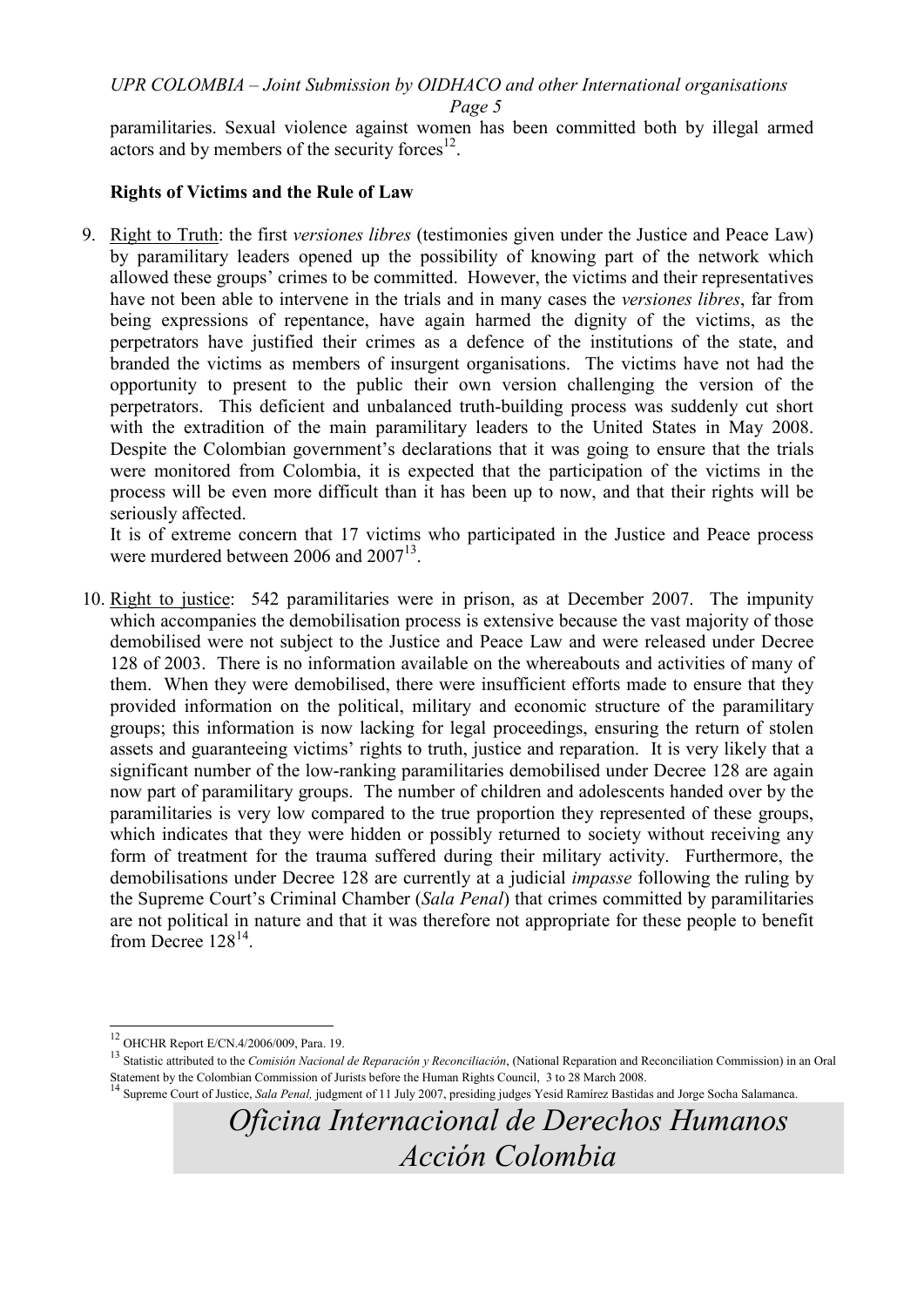Page 6

As an illustration of the impunity permitted under the current legislation, a recognised paramilitary leader, Raúl Emilio Hazbún Mendoza, in command of the Bananero Bloc in Antioquian Urabá, was not proposed by the government as a beneficiary of Law 975 of 2005. He was released without any judicial investigation, in accordance with Decree 128 of 2003, because there were no previous legal proceedings against him. This was despite the fact that several paramilitary leaders acknowledged in versión libre hearings that Raúl Hazbún belonged to the 'paramilitary high command'.<sup>15</sup>

11. Right to reparation: The amount of assets surrendered by the paramilitaries has been minimal compared to the sheer quantity of land, cattle, and properties stolen by these groups and to the large sums of money accumulated through violence and robbery and as a result of drugtrafficking. According to the reparation fund, up to December 2007, 4,754.2 hectares of land were handed over by the paramilitaries, representing between 0.007% and 0.18% of the land stolen by them<sup>16</sup>. Despite the difficulties in providing an estimate, it calculated that around 7 million hectares of land have been stolen and that 76% of the displaced population have rights to land as an owner, occupier or tenant<sup>17</sup>. The CNRR (*Comisión Nacional de Reparación y* Reconciliación – National Reparation and Reconciliation Commission) admits that demobilised paramilitaries have not confessed to nor handed over the amount of properties that the law demands, and none of the assets offered by them in the course of investigations have been received by the Fund for the Reparation of Victims<sup>18</sup>. Furthermore, initiatives such as the rural development statute and Law 1182 legalising land titles undermine the prospects of the displaced population and the victims of the paramilitaries reclaiming their land. Under this law, the terms of the time limits for acquiring property operates in favour of the current owners of land abandoned or stolen from displaced families. Despite the apparently favourable provisions<sup>19</sup>, in practice displaced families' capacity for defence in legal proceedings is deeply compromised, as the onus is on them to prove that the current occupant took over the land in bad faith. They are forced to survive in an environment of systematic contravention of their rights, in many cases without having received emergency humanitarian aid after months or even years of displacement.

This situation is accompanied by a high level of impunity regarding the crime of forced displacement, classified as such in national legislation since 2002. While 619,000 displaced people were officially registered between 2002 and 2006, investigations were only initiated

1

<sup>&</sup>lt;sup>15</sup> Colombian Commission of Jurists, *Impunidad cobija a jefe paramilitar Raúl Azbún en Urabá*, ('Impunity protects paramilitary chief Raúl

Azbún in Urabá') 04.03.2008<br><sup>16</sup> According to data from the Colombian Commission of Jurists, Bulletin <u>No. 26: Serie sobre los derechos de las víctimas y aplicación de la ley</u>

<sup>975, (</sup>Series on the rights of victims and the application of Law 975). Bogotá, 13 Marzo 2008. P. 4.<br><sup>17</sup>La Conferencia Episcopal (Episcopal Conference), CODHES and the *Contraloría General de la República* (Treasury Inspe believe that this percentage is between 76% and 79%. In: Procuraduría General de la Nación. "Control Preventivo y Seguimiento a las Políticas Públicas en Materia de Reinserción y Desmovilización". (Attorney General's Office. "Preventive Control and Monitoring of Public Policies relating to Reintegration and Demobilisation") Vol. I, Bogotá, 2006. Pages 185 and 179.

 $18$  CNRR. Report to Colombian Congress. Proceso de Reparación a las Víctimas: balance actual y perspectivas futuras. (Process of Reparation to the Victims: Current Situation and Future Perspectives) 2007. Page 105. at: www.cnrr.org.co/new/interior\_otros/informe\_congreso2007.pdf

 $\mu$  Law 1152 of 2007. "ARTICLE 127, PARAGRAPH 3. In all cases, ordinary time limits, extraordinary time limits, the processes of legalisation of land titles and coercive jurisdiction, are suspended for the benefit of those displaced by violence and while the forced displacement lasts." " ARTICLE 132. Displaced proprietors and owners of rural property, who have abandoned or transferred their rights under conditions so unfavourable that it may be presumed that there was no legal freedom in the act, may launch legal actions of nullity, grievous damages, rescission or of possession; the time-limit for such actions will begin to run when the situation of displacement ceases."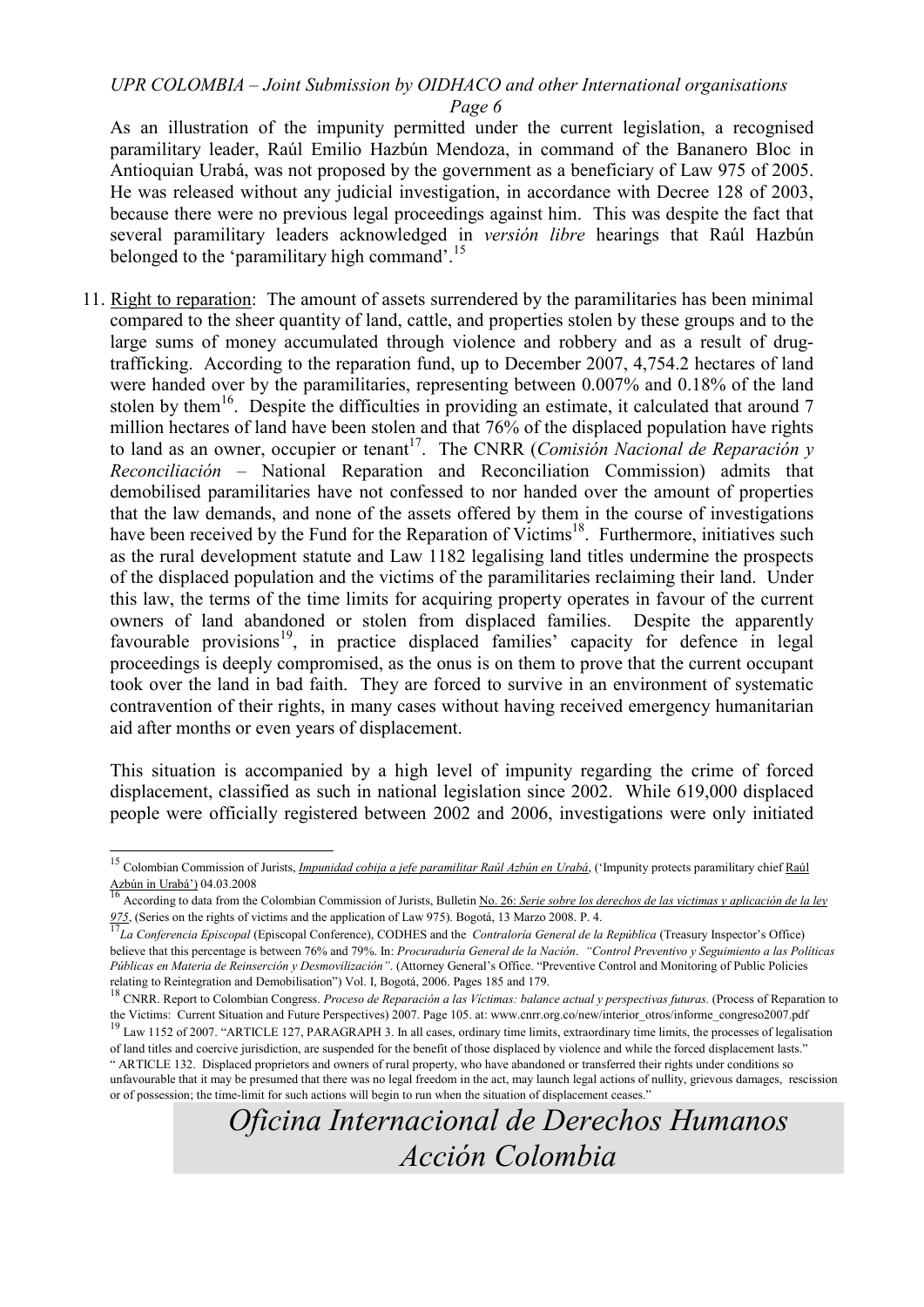for 6,501 cases; of these, 32 went to trial in criminal courts, and there were sentences in 13 of these cases $^{20}$ .

The government has passed a decree which provides for administrative reparation, which consists of financial compensation which is deficient and represents only one part of full reparation.

- 12. Continued existence of paramilitarism: The large majority of paramilitary groups continue to persecute civil society leaders and generally any source of criticism and opposition to the government<sup>21</sup>, through threats, forced disappearances, murders and forced displacement. Both Amnesty International and sectors of the Catholic Church have indicated that the links between paramilitary groups and the armed forces continue. There has been a failure to comply with Article 10 of the Justice and Peace Law. This makes the benefits of this Law conditional on the non-repetition of illegal acts, and the surrendering of minors and assets. The Colombian government extradited 15 paramilitary leaders to the United States with the justification that they continued to commit crimes, instead of allowing the Colombian justice system to continue investigating the grave human rights violations for which the paramilitaries are responsible. In the United States, they will not be investigated for these crimes.
- 13. The relationship between politicians and paramilitary groups: It is a significant achievement that many of the links between politicians and paramilitary groups, both within Congress and the executive, are being investigated. It is hoped that these efforts will continue and will not be undermined by the President's pronouncements regarding the judiciary's alleged lack of independence, nor by the legal initiatives designed to avoid establishing the judicial responsibility of members of Congress. It is of concern that the extradition of 15 paramilitary commanders to the United States, 14 of them on 13 May 2008, could also negatively affect the search for truth in the case of 'parapolitics'. The fact that, at the time of writing this report, over 60 members of Congress have been investigated and 30 of them are under arrest because of their relationship with the paramilitaries, calls into question the functioning of democracy in Colombia. It is important to bear in mind that those accused of paramilitarism have taken part in the adoption of the legislation for the demobilisation of paramilitary groups.

#### Human rights defenders

-

14. The Colombian government's relationship with human rights defenders, members of the political opposition, journalists, representatives of the judiciary: The government runs a protection programme which provides practical measures for the protection of people and organisations under threat (bullet-proofing of offices, transport, means of communication, escorts, according to the case in question). This programme, despite its sizable budget, is not

 $^{20}$  UNHCR. Balance de la política Pública para la atención integral del desplazamiento forzado en Colombia. Enero 2004 – abril 2007. (Assessment of public policy for comprehensive attention to forced displacement in Colombia). UNHCR. Office for Colombia. August 2007.

Page 180.<br><sup>21</sup> The threats have been received by human rights defenders, university lecturers, opposition parties, members of the Catholic Church and embassies. In many of these threats the paramilitary groups assert that their criminal actions represent unconditional support for President Uribe's government.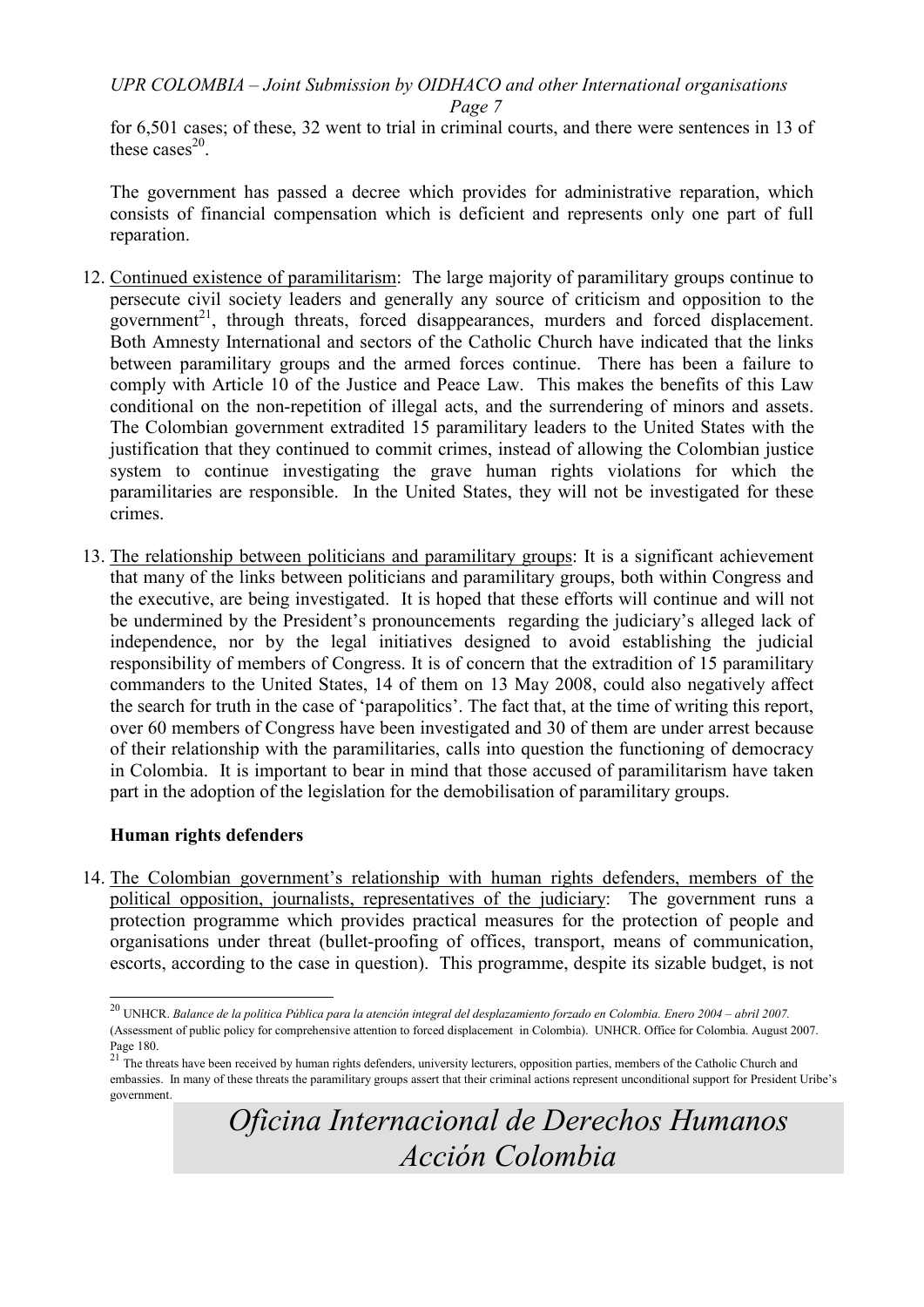Page 8

very effective, partly due to the behaviour of high-ranking members of the military, of the government and even of the President himself, which undermines it. In particular, it is extremely dangerous that these officials publicly discredit the work of human rights defenders, insinuating that they are collaborators with the guerrillas. This has happened repeatedly at many levels in recent years<sup>22</sup>. Similarly, journalists critical of the government have been the personal targets of smears by the President, (as was the case with the journalist Daniel Coronell, the analyst León Valencia, and the human rights defender Iván Cepeda). Despite the fact that this type of smear is prohibited by presidential directives and by the Ministry of Defence, these pronouncements have not been punished.

Other illegal acts committed against human rights organisations have been the theft of computers and information from their offices, combined with threats. To date, the investigations into these cases have not yielded any results.

Also of concern are the high number of cases of arbitrary detention of social and human rights activists, often based on false evidence and the testimony of paid informants and demobilised guerrillas who hope to profit from their testimony. The detentions for periods of 6 to 18 months serve to weaken the organisations affected and, in many cases, after their release, the people affected are in grave danger because they are branded as associates of the guerrilla movement through their detention. The legal system should ensure a safe environment for the work of human rights defenders, as recommended by the Special Representative of the UN Secretary General for human rights defenders<sup>23</sup>. The massacre of San José de Apartadó (February 2005) is a case in point. An alleged guerrilla stated that the perpetrators were members of FARC-EP, but the Colombian judicial system later accused members of the armed forces of being responsible for the crime, in collusion with paramilitaries. This situation illustrates the use made of informants by state institutions.

- 15. Despite having fallen in recent years, the number of assassinations of trade unionists continues to be very high and is accompanied by an even higher number of death threats. It is of concern that the number of murders of trade unionists has risen again in the first months of 2008. At the  $97<sup>th</sup>$  Conference of the International Labour Organisation in June 2008, the Colombian workers' representatives presented the cases of 26 assassinated trade unionists and 4 disappeared in the first 5 months of 2008. Given that the Colombian government denies that the murders are related to the trade union activities of the victims, it is feared that the necessary protection measures are not being taken.
- 16. In parallel with this, since some judicial bodies began to assume their role fighting against impunity, they have been the subject of numerous criticisms and attempts to discredit them by the government and the President of the Republic. The Supreme Court of Justice was accused

-

<sup>&</sup>lt;sup>22</sup> In recent cases, Iván Cepeda, Gustavo Petro, la Corporación Nuevo Arco Iris (New Rainbow Corporation), the Colombian Commission of Jurists, among others, have been the target of unfounded smears by President Uribe, his adviser José Obdulio Gaviria, and the press offices

of the President and the Minister of the Interior.<br><sup>23</sup> 'The Special Representative urges more involvement of the judiciary in ensuring a safe environment for the work of human rights defenders, as it has a critical role in alleviating the pressures on human rights defenders resulting from wrongful or malicious prosecution and criminalization of their legitimate activity through national security or public order legislation. Human rights-sensitive interpretations and application of constitutional principles and the law by the judiciary can be a decisive factor in securing their protection from harassment by the use and abuse of judicial procedures.' (Annual Report, January 2006).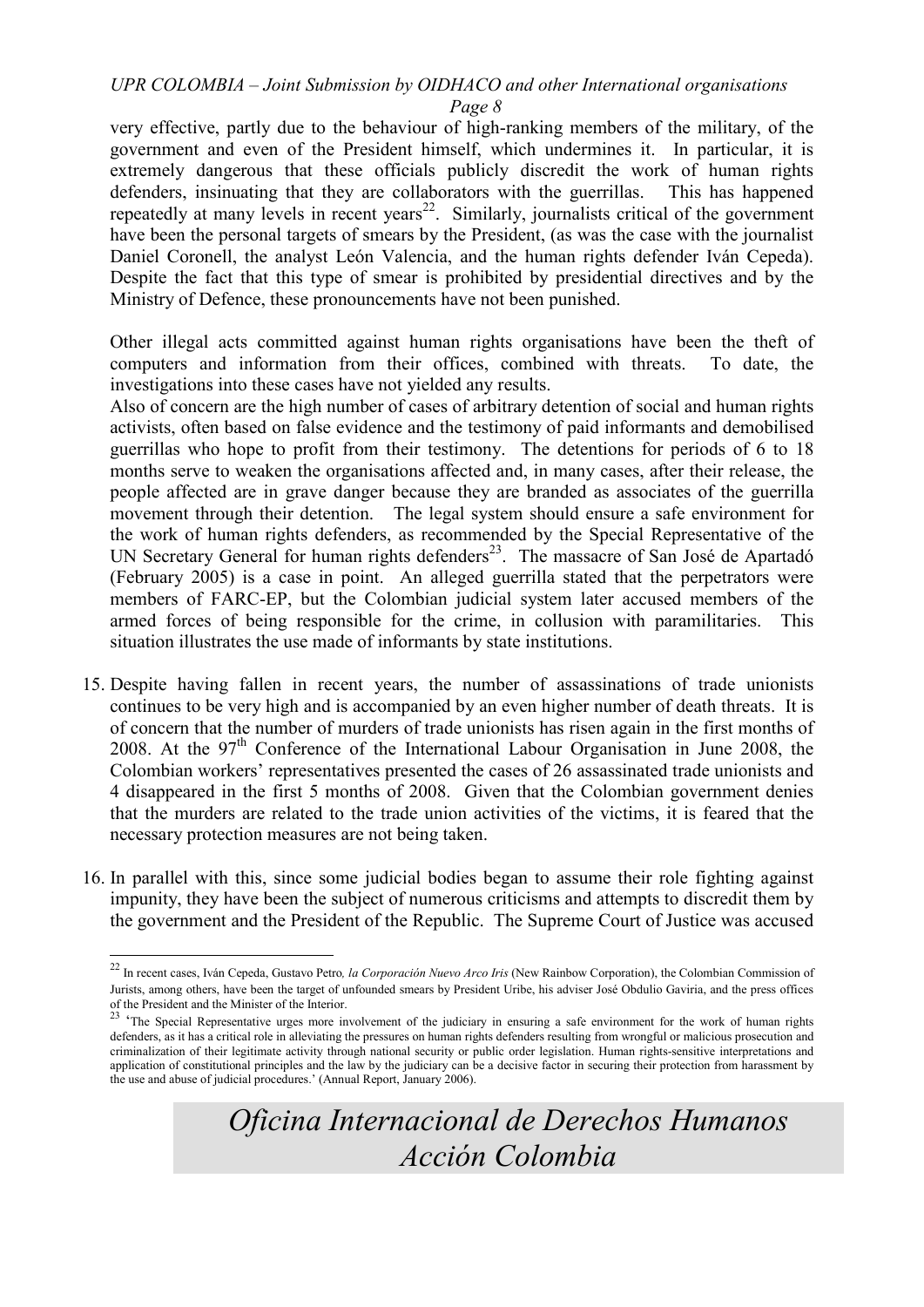of having political interests, of organising a plot against the President, and in January 2008, the President of the Republic filed a formal complaint against the then president of the Supreme Court, accusing him of slander and libel. This accusation is being considered by the Accusations Committee of Congress's House of Representatives (which is the competent body, according to the Constitution), where the Government has an assured parliamentary majority.

17. National Plan of Action on Human Rights and IHL: The United Nations and Colombian human rights organisations have been insisting for many years on the need for the Colombian state to adopt a National Plan of Action on Human Rights. The current agreement for this is based on the Statement of the Chairman of the former Commission on Human Rights, adopted by consensus and with the acquiescence of the Colombian government in 2004, the same as that adopted in 2005. In them, it is recommended that the Colombian government quickly adopts this Plan, in coordination with Colombian non-governmental organisations. A process of agreement which had been suspended in 2005 was restarted in 2007 and there are now guidelines in place for the participation and representation of the various social sectors. However, taking into account the considerations at paragraph 14 of this document, human rights organisations have asked for greater guarantees for their work which would allow them to participate in the development of an agreed Plan of Action. At the time of writing this report, these guarantees have not been provided and the process remains suspended.

#### Evaluation of the implementation of international recommendations

- 18. The government's achievements in relation to human rights and indicators of violence: In the last 4 years, and generally since 2002, the statistics on various types of violations of human rights and international humanitarian law have reduced, particularly the number of massacres as well as kidnappings, and certain military actions by the guerrilla groups such as the armed takeover of towns and illegal checkpoints on the country's roads. These reductions can be interpreted as the result of strategies carried out in relation to the principal armed actors – negotiating with paramilitary groups, increasing the presence of the armed forces and stepping up military pressure on FARC-EP – more than through a human rights policy. These same strategies, and in particular the greater militarisation of the regions, has resulted in an increase in human rights violations directly attributed to the armed forces, as illustrated by the increase in extrajudicial executions: these have almost doubled during the term of the current government (2002-2008) in comparison with the previous period (1996-2002) with over 1,200  $victims<sup>24</sup>$ .
- 19. The recommendations on human rights issued by the former Commission on Human Rights and by the OHCHR, by the system of rapporteurs and working groups who have been visiting Colombia for year, and by the Committees which oversee treaty obligations, have not in general been fulfilled by the Colombian state. In fact, the government has not only failed to comply with these recommendations, but has acted contrary to them, as demonstrated by the

-

<sup>&</sup>lt;sup>24</sup> See Colombian Commission of Jurists, "Colombia, derechos humanos y derechos humanitario: 2002-2006" ("Colombia, human rights and humanitarian law: 2002-2006"), Bogotá, 2007, and Banco de datos of CINEP, at http://www.nocheyniebla.org/files/u1/34y35/08listadodevictimas34y35.pdf

http://www.nocheyniebla.org/files/u1/36/listado\_victimas2007.pdf